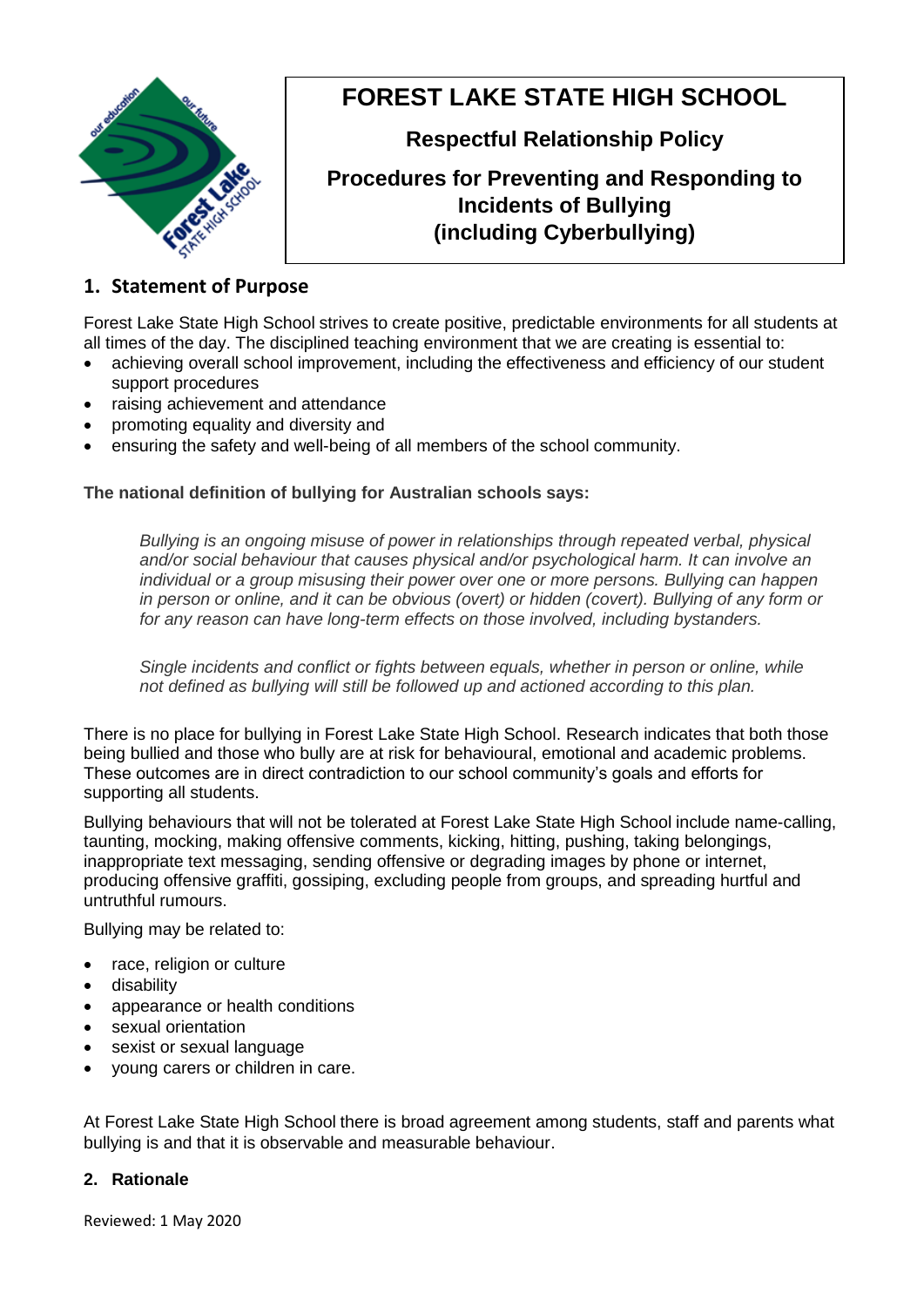Research indicates that many problem behaviours are peer-maintained. That is, peers react to bullying in ways that may increase the likelihood of it occurring again in the future. Reactions include joining in, laughing, or simply standing and watching, rather than intervening to help the person being bullied. Whilst our school would never encourage students to place themselves at risk, our anti-bullying procedures involve teaching the entire school a set of safe and effective response to all inappropriate behaviour, including bullying, in such a way that perpetrators are not socially reinforced for demonstrating it.

The anti-bullying procedures at Forest Lake State High School are an addition to our already research-validated school wide positive behaviour support processes. This means that all students are being explicitly taught the expected school behaviours and receiving high levels of social acknowledgement for doing so. Adding lessons on bullying and how to prevent and respond to it is a subset of procedures that our students are already accustomed to.

#### **3. Prevention**

Attempting to address specific problem behaviours will not be successful if the general level of disruptive behaviour in all areas of our school is not kept to a low level. Therefore, our schoolwide universal behaviour support practices will be maintained at all times. This will ensure that:

- Our universal behaviour support processes will always remain the primary strategy for preventing problem behaviour, including preventing the subset of bullying behaviour
- All students know the 5 school expectations and have been taught the expected behaviours attached to each rule in all areas of the school
- All students have been or are being taught the specific routines in the non-classroom areas, from exiting the classroom, conducting themselves in accordance with the school expectations in the playground and other areas, to re-entering their classrooms
- All students are receiving high levels of positive reinforcement for demonstrating expected behaviours, including those associated with following our routines, from all staff in the nonclassroom areas of the school
- A high level of quality active supervision is a permanent staff routine in the non-classroom areas. This means that duty staff members are easily identifiable and are constantly moving, scanning and positively interacting as they move through the designated supervision sectors of the non-classroom areas.

Cyberbullying often does not occur at school. Students are explicitly taught Cybersafety for example how to safely conduct and internet search, what cyberbullying is and what they should do if they receive unwanted messages including for example:

- Not to respond to messages but keep them to report to parents and/or teachers immediately
- Report any instances they see as a bystander of cyberbullying to parents and/or teachers immediately.

Forest Lake State High School will follow up reports of bullying and refer to the Queensland Police Service as necessary.

The student curriculum modules of the anti-bullying process consist of lessons taught by all teachers in all classrooms to a schoolwide schedule of instruction. At all times simultaneous instruction is our goal, in order to maintain consistency of skill acquisition across the school.

An initial introductory lesson is delivered, which teaches the 3-step Stop-Walk-Talk process to be used by all students when experiencing bullying behaviour either as a person being bullied, the person bullying or bystander.

The introductory lesson is followed by several shorter lessons, each of which focuses on one of the bullying behaviours that the school has identified and defined. These lessons include instruction on